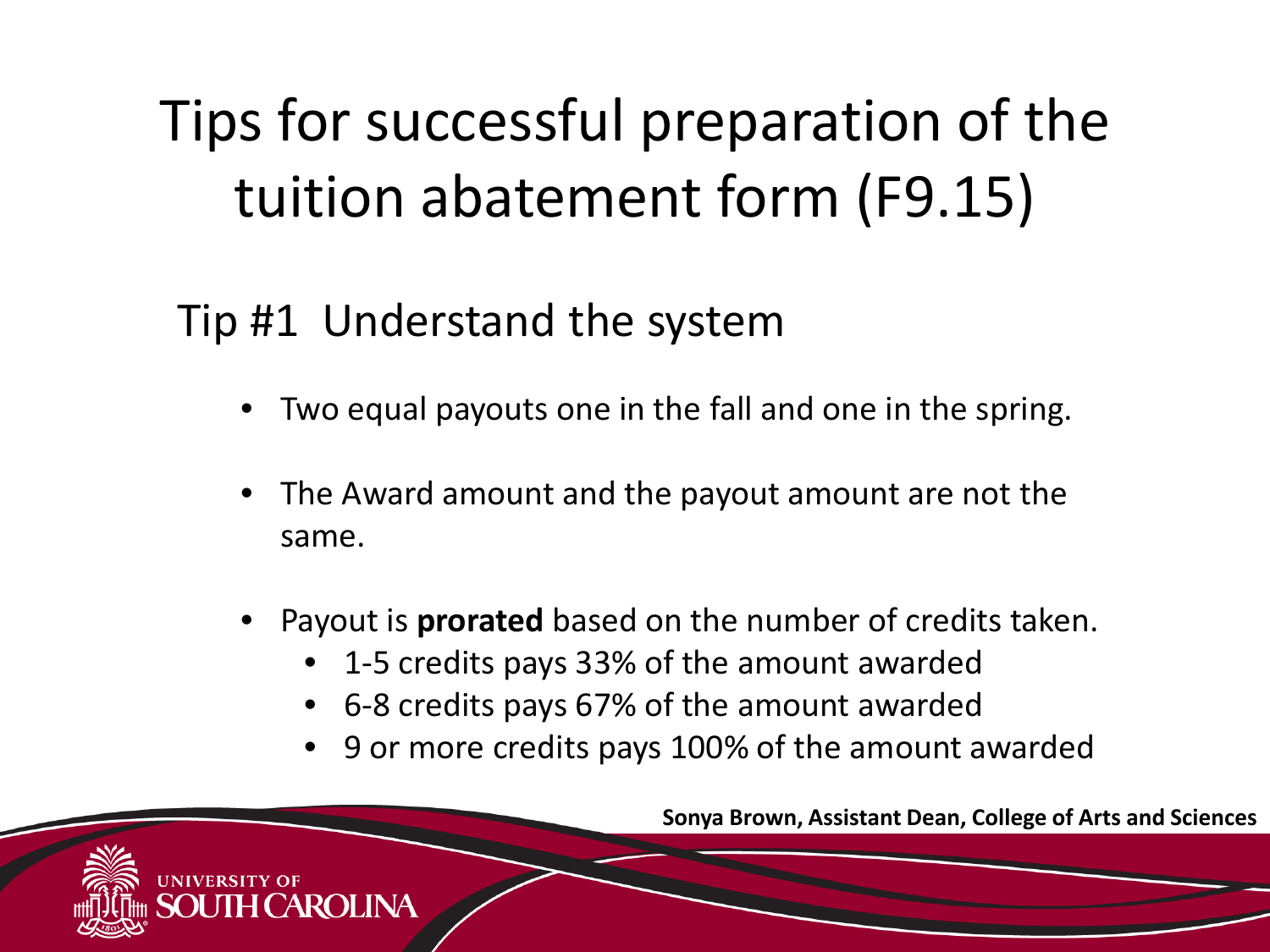Tip #2 Track the critical information

- What do you intend to pay?
- How many credits is the student taking?
- Continue to monitor graduate student enrollments

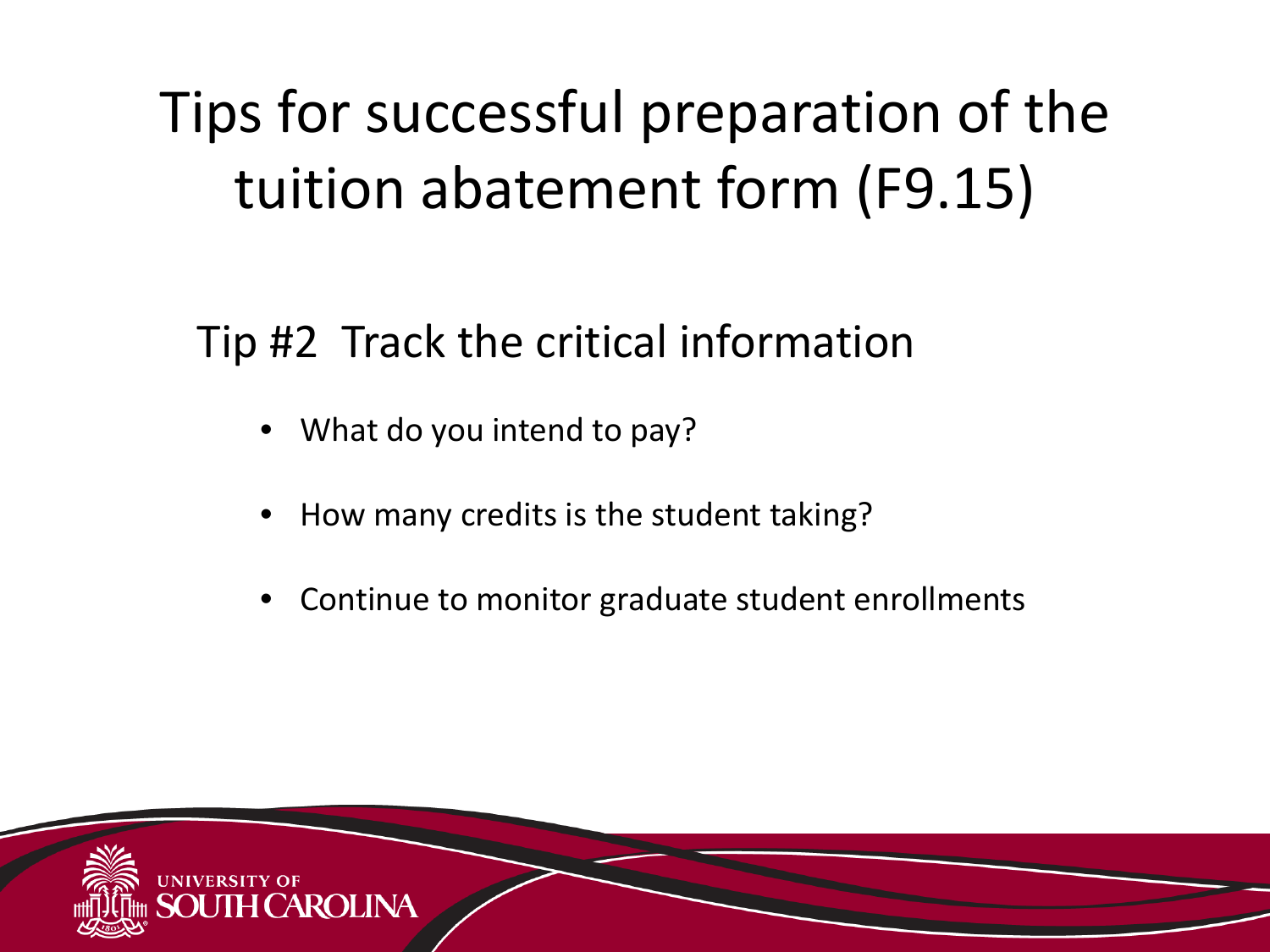Tip #3 Override the system as needed

- If a student changes the number of credits they are taking submit a change request.
- If the fall payout and the spring payout are different, submit the form based on the fall requirements and then submit a change request based on the spring requirements.
- May need to submit a FALL ONLY or SPRING ONLY request.

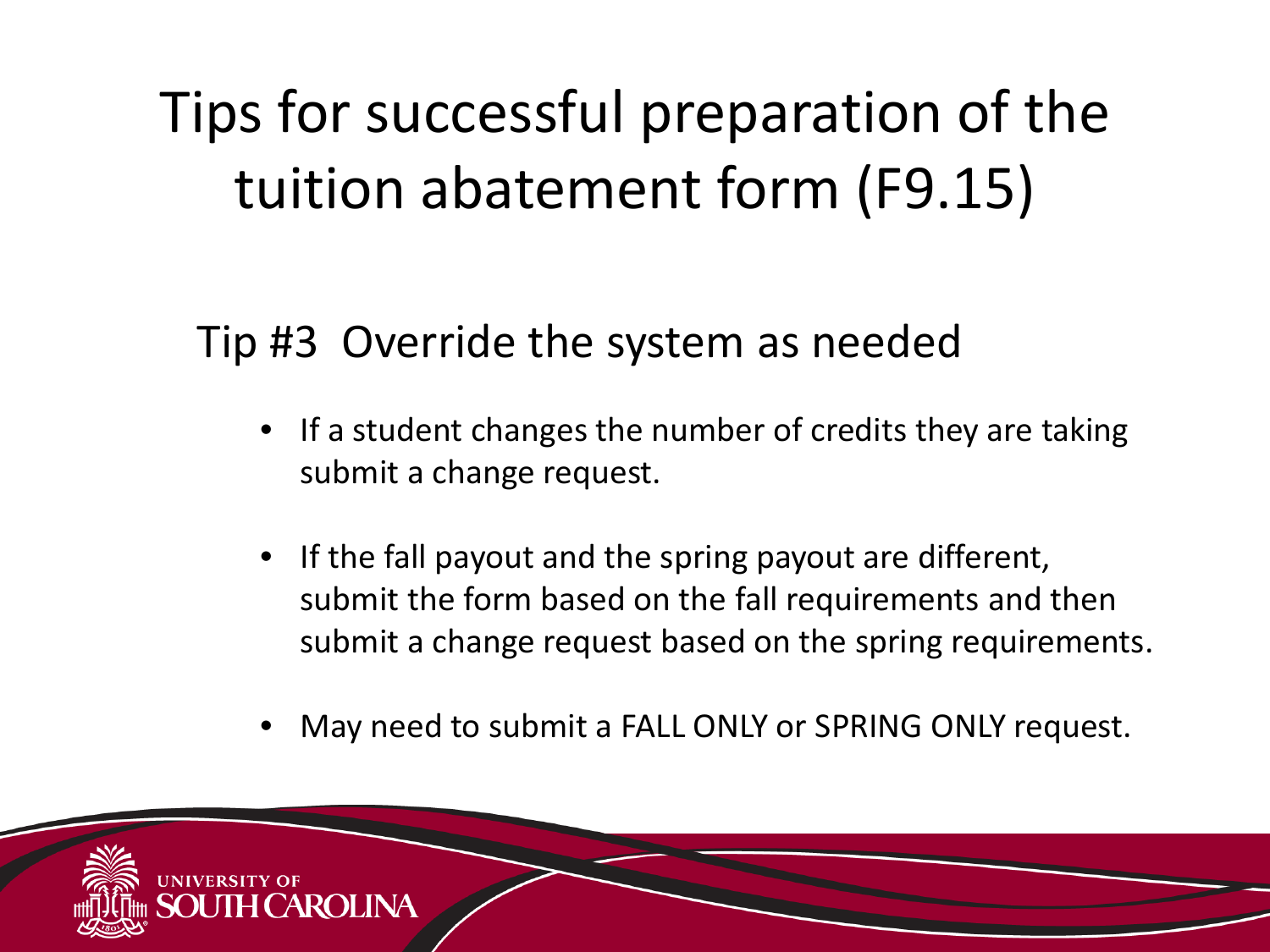### Tip #4 EXPLAIN, EXPLAIN, EXPLAIN

- For anything unusual take advantage of the comments section on the form. Let the Financial Aid office know what you are trying to accomplish.
- Make all comments on the form to ensure that your instructions move through the system with the form.

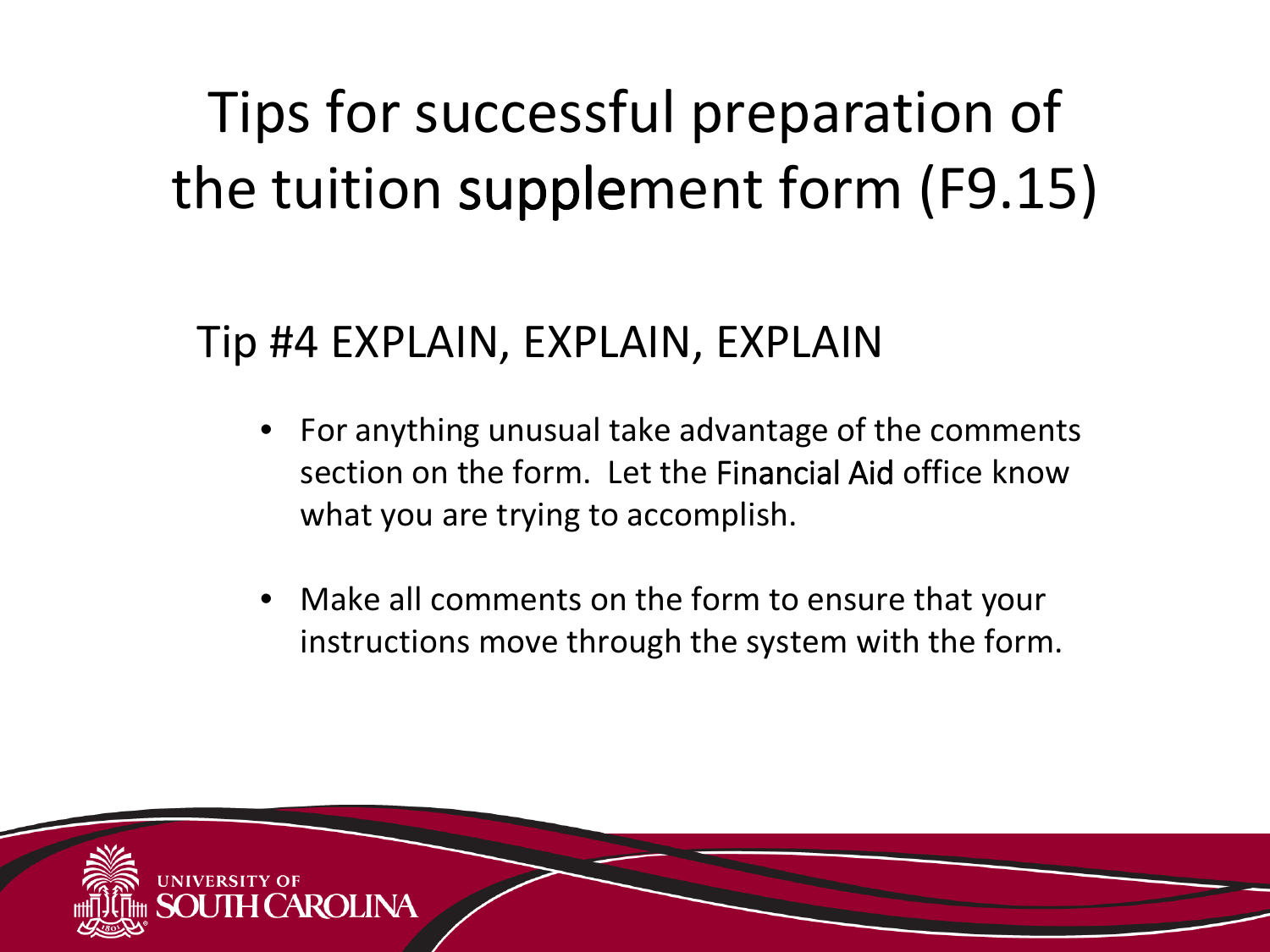Tip #5 Simplify the math

- Find a tool that works for you.
- If you consistently provide a set amount a chart may be sufficient.
- We designed a calculator to maximize flexibility

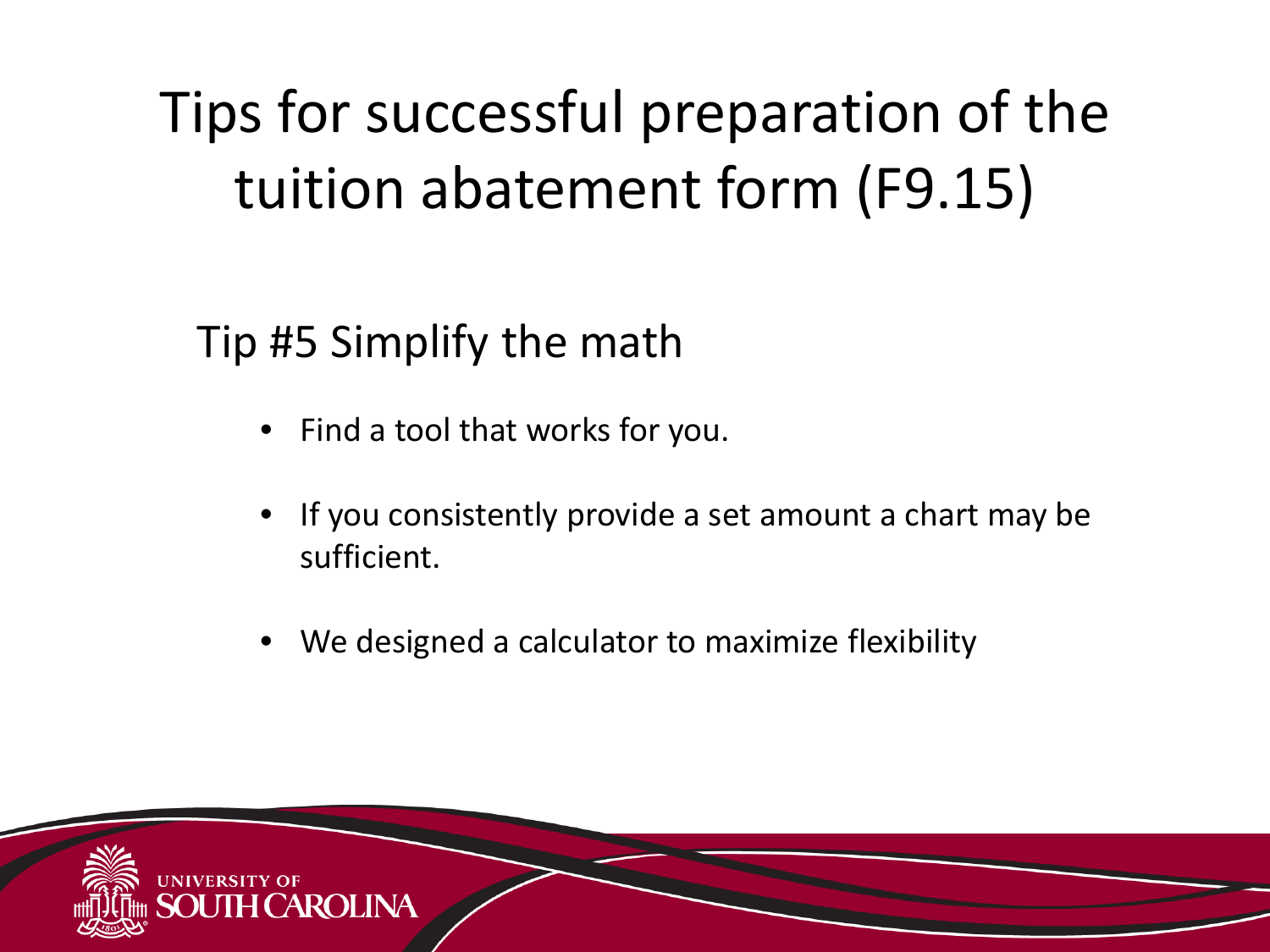

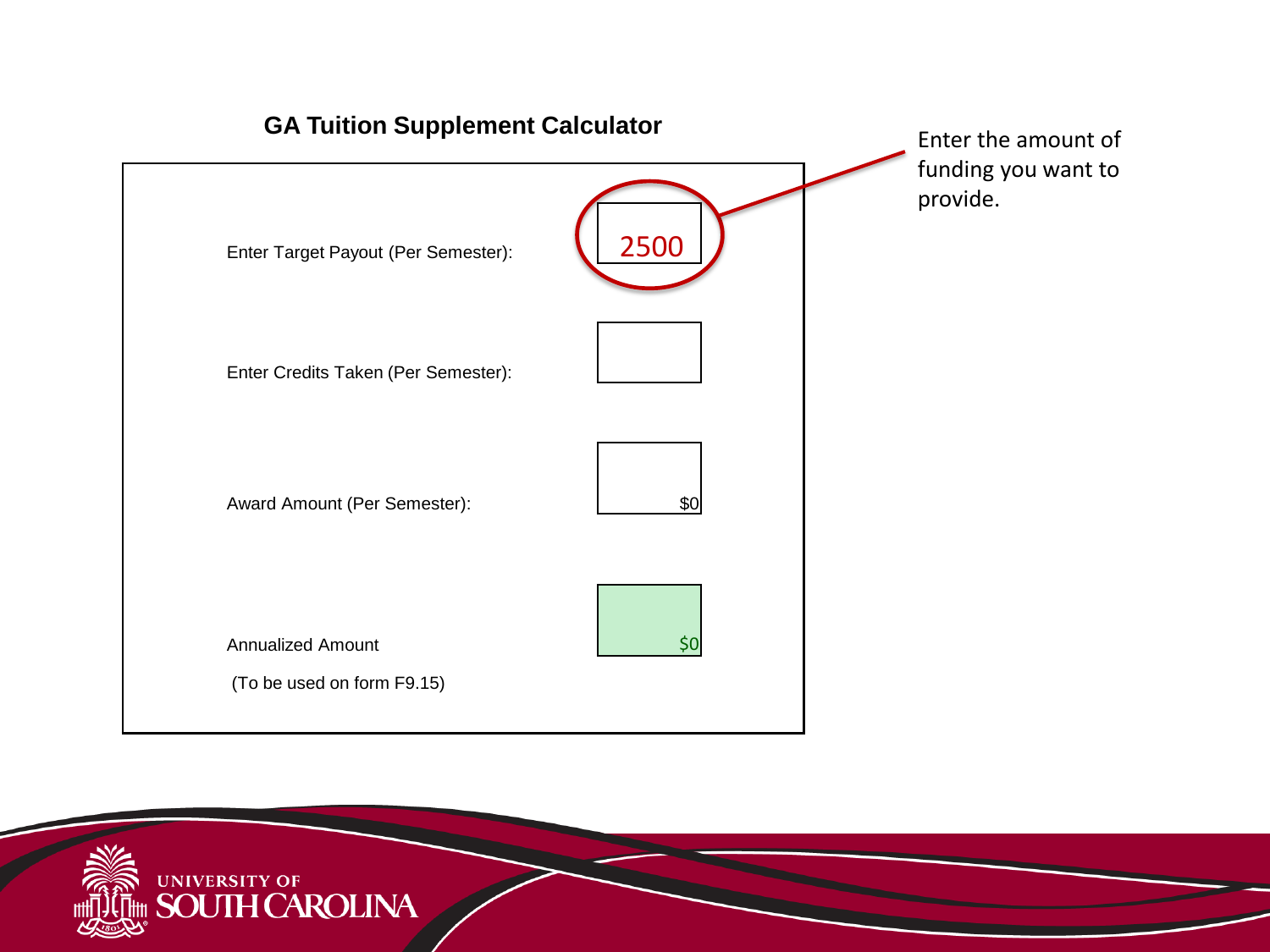



#### **GA Tuition Supplement Calculator**